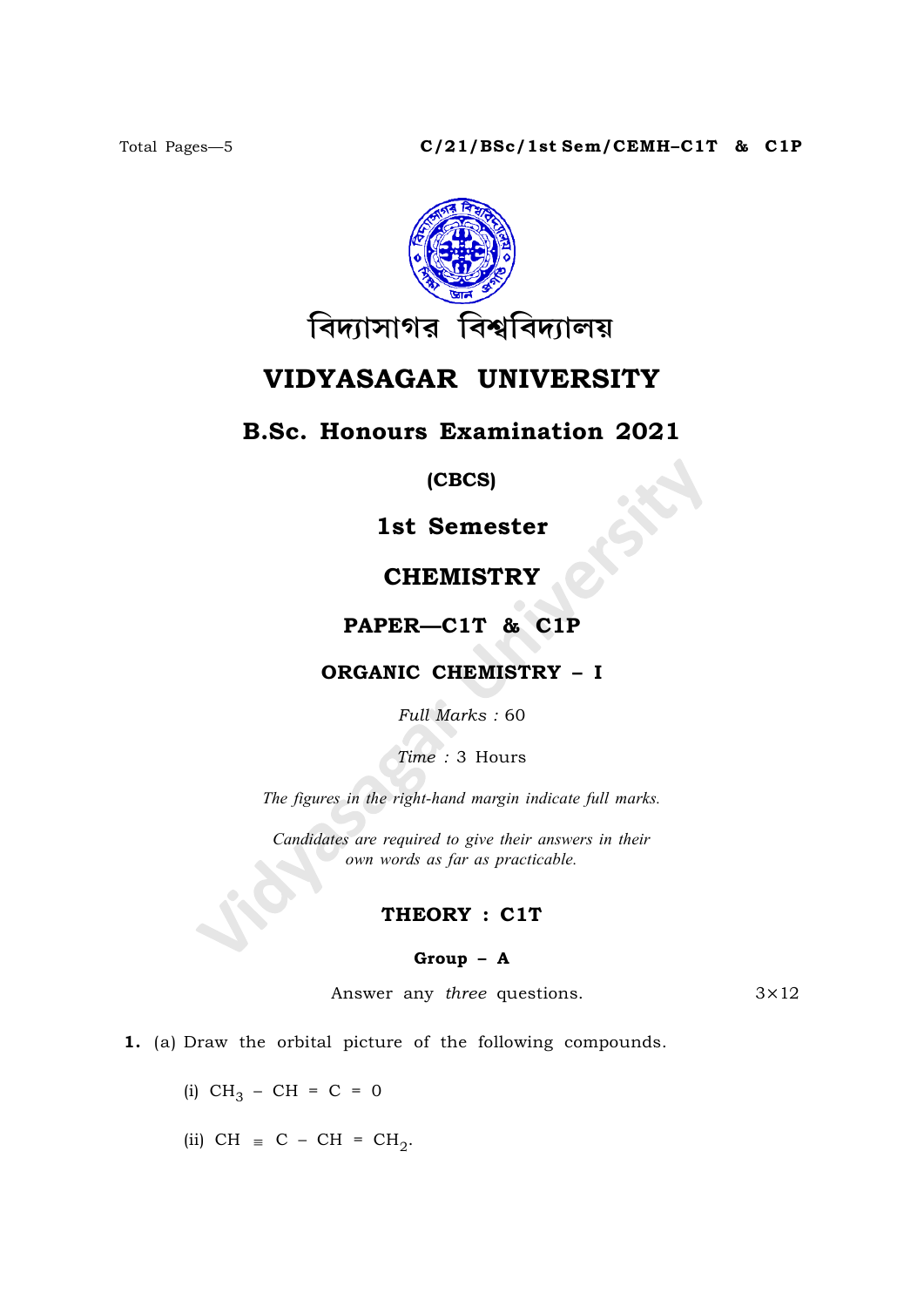- (b) Draw  $\pi$  MOs of 1,3-butadiene. Indicate HOMO and LUMO.
- (c) State Huckel's rule of aromaticity. What do you mean by aromatic and antiaromatic compounds ? 4+4+4
- **2.** (a) Arrange the following compounds in order of increasing  $\mathbf{p} \mathbf{K}_\mathbf{a}$  value and give reason.

Aniline, 4-nitroaniline, 2,6-dimethyl-4-nitroaniline, 3,5-dimethyl-4 nitroaniline.

(b) Arrange the following compounds in order of their increasing acid strength with explanation.

Benzoic acid, 2-hydroxybenzoic acid, 4-hydroxybenzoic acid, 2,6-dihydroxy benzoie acid.

(c) Arrange with proper explanation the following compounds in order of increasing dipole moment

$$
H_3C - H_2C - Cl, \quad HC \equiv C - Cl, \quad H_2C = CH - Cl \tag{4+4+4}
$$

- 3. (a) What do you mean by enantiomers and diastereomers ? Illustrate with suitable examples.
	- (b) What do you mean by stereogenic centre ? Are centres of stereogenicity always centres of chirality ? Explain with suitable examples.
	- (c) Draw all the possible stereoisomers of

 $Et - CH = CH - CHBr - CH = CH - Et$  and mention whether they are R or S and optically active or not. 4+4+4

4. (a) Draw Fisher and sawhorse projection formula of mesotartaric acid. Inspite of unsymmetric carbon atom the molecule is not optically active. Explain.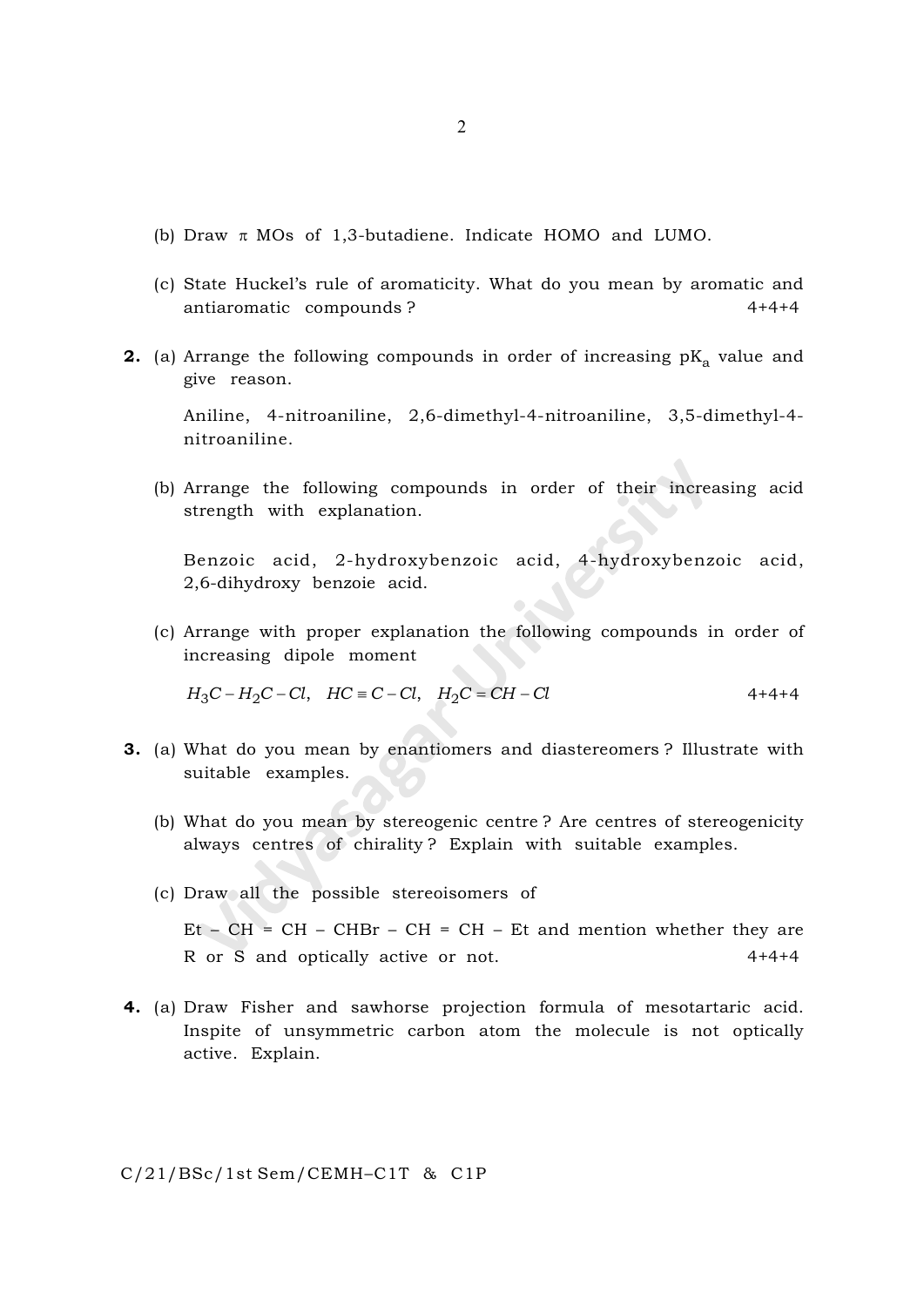(b) Predict the symmetry elements present in the following molecules :

$$
(i) \quad CH_2 = C = CH_2
$$

$$
\begin{array}{cc}\n\text{CH}_3 \\
\text{(ii)} & \text{H} & \text{C} = \text{C} \diagdown_{\text{H}} \\
\text{H} & \text{H}\n\end{array}
$$

- (c) How many conformers of 2-methylbutane are possible for rotation around  $\mathrm{C}_2$  –  $\mathrm{C}_3$  bond? Represent them all in Newman projections and compare their relative stabilities. 4+4+4
- 5. (a) Explain and arrange the following in order of increasing stability.



- (b) Define specific rotation and molar rotation. How they are related ?
- (c) Draw all possible stereoisomers of the following compound and identify them as  $(R/S)$  and  $(E/Z)$  CH<sub>3</sub>CH(OH)CH = CHBr. 4+4+4
- 6. (a) Arrange the followings, with reasons, as indicated below :
	- (i)  $\Gamma$ ,  $\Gamma$ <sup>-</sup>, Cl<sup>-</sup>, Br<sup>-</sup> (in the increasing order of nucleophilicity in aqueous solution)
	- (ii)  $\overline{O}H$ ,  $\overline{O}C_2H_5$ , CH<sub>3</sub>CO<sub>O</sub> (in the increasing order of basic character)

C/21/BSc/1st Sem/CEMH–C1T & C1P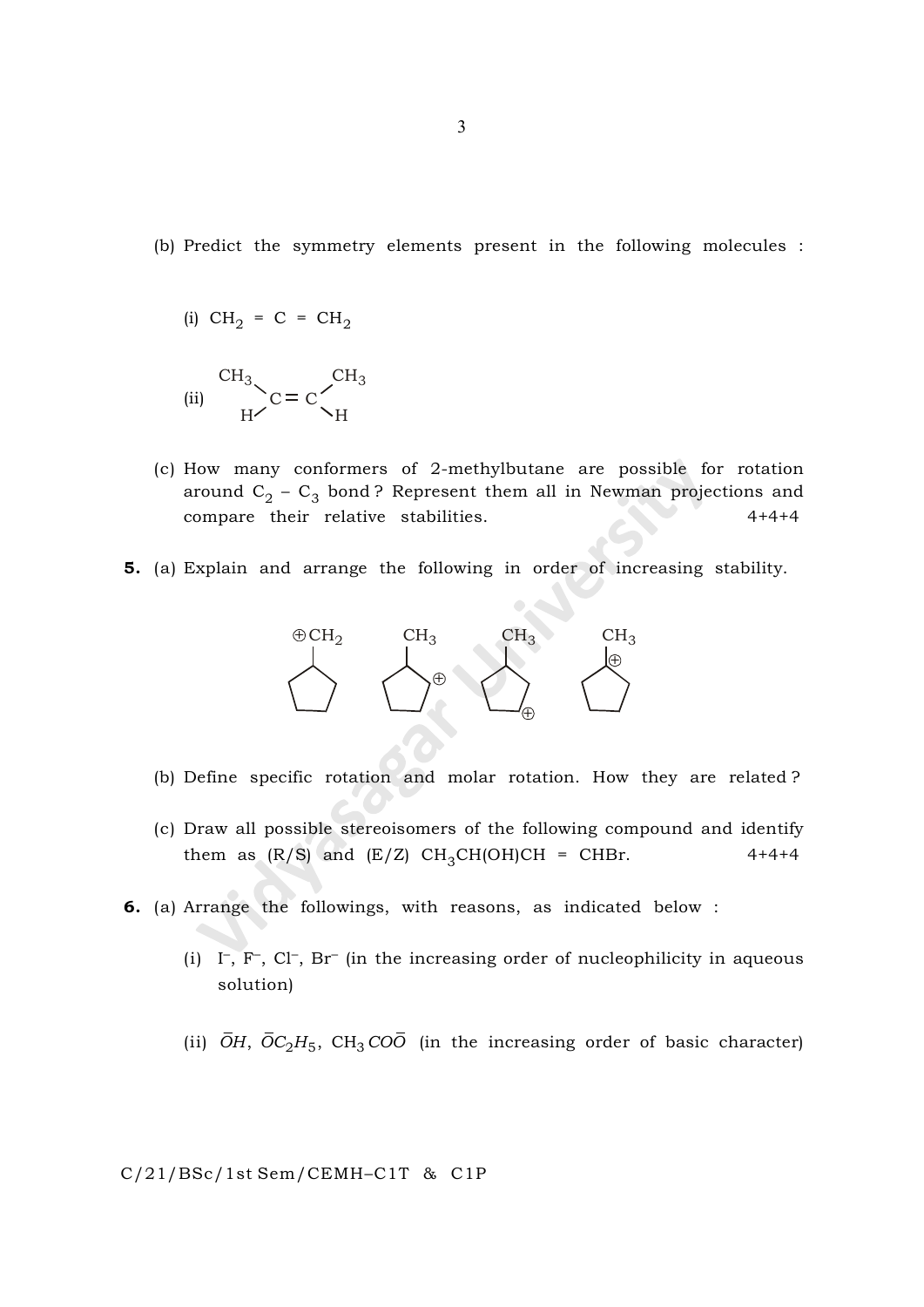- (b) Differentiate between  $\text{SN}_{1}$  and  $\text{SN}_{2}$  reaction with proper examples.
- (c) Which of the following compounds are aromatic, antiaromatic and nonaromatic ? Justify your answer.



$$
Group - B
$$

Answer any two questions.  $2 \times 2$ 



8. Write down the structure of butane 2L, 3D-diol.

**9.** Between  $(\mathrm{CH}_3)_2 \mathrm{\check{C}}$ H  $\widehat{z}$ and  $(\mathrm{CH}_3)_3$ C <u>ີ</u> which is more reactive. Explain.

10. Arrange the following in increasing order of basicity

$$
HC \equiv \overline{C}, \quad CH_3\overline{C}H_2, \quad CH_2 = \overline{C}H
$$

C/21/BSc/1st Sem/CEMH–C1T & C1P